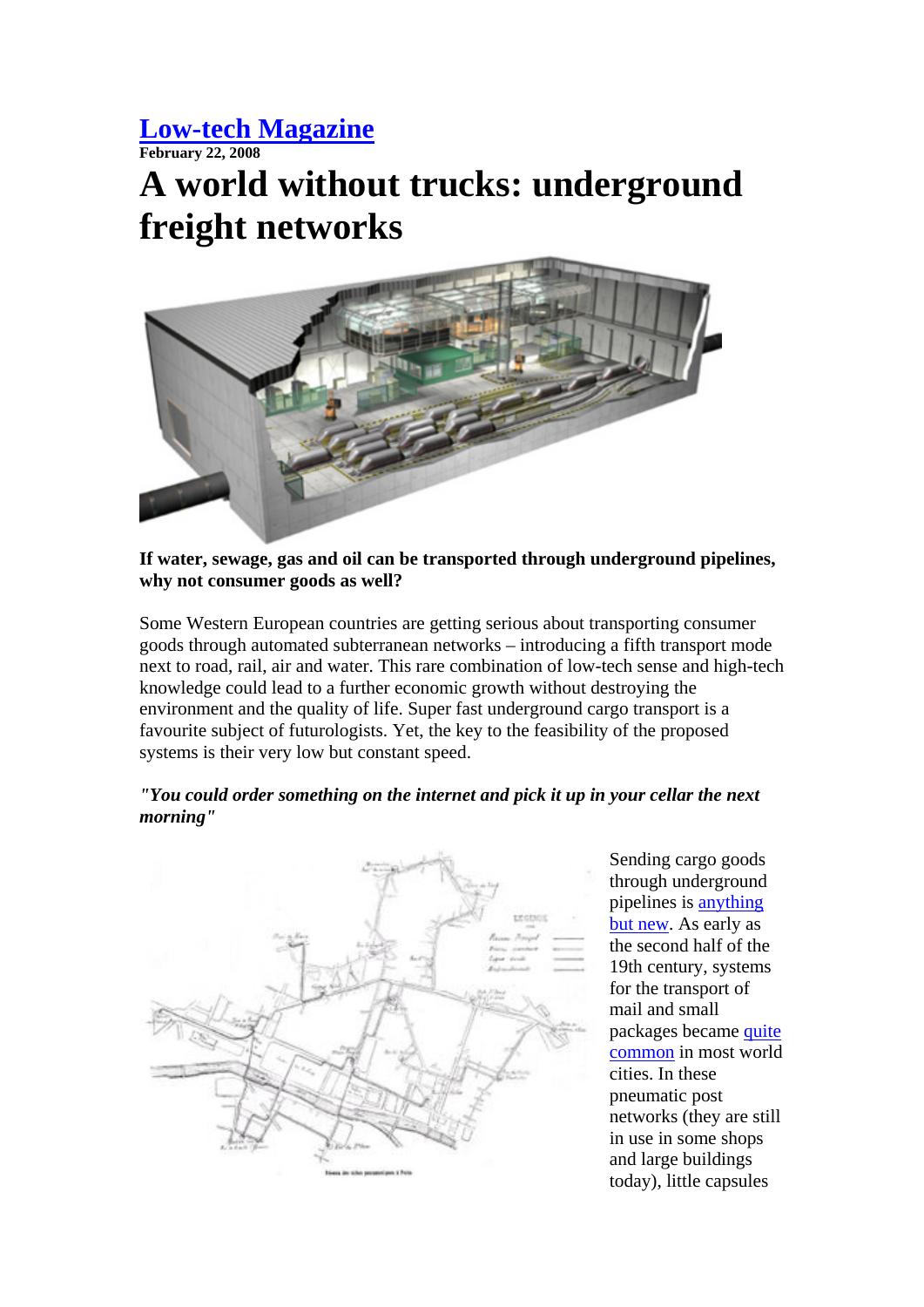are propelled by means of air pressure through tubes, reaching a speed of around 35 km/h (25 mph).

Paris and Berlin had more than 400 kilometres of extensive citywide networks that were in use until the end of the 20th century – in **, the pneumatic system was** even operating until 2002 when it was damaged by a flood. In the United States, the technique was already abandoned in the 50s, in favour of trucks and new communication technology. Especially in Paris the system (which was mainly located in the sewers) became very sophisticated, with upgrades to larger diameters and the introduction of two-way traffic and automatic navigation. *(map: pneumatic post network of Paris, click to enlarge)*



Note that pneumatic systems could deliver physical objects, which is hard to do with email or any other automatic technology in use today.

#### **Revival**

Since the 60s several attempts were made to transport goods by pneumatic networks with a much larger diameter (*picture below: capsule system in Ontario*). Lines were built in the US, the UK, Canada, Russia, Japan and Germany. However, they never



became much of a success. Also today, several inventors and companies try to revive the technique.

It's not hard to find out why: due to traffic congestion, a courier in a truck today needs considerably more time to deliver a package than the pneumatic post systems of the 19th century.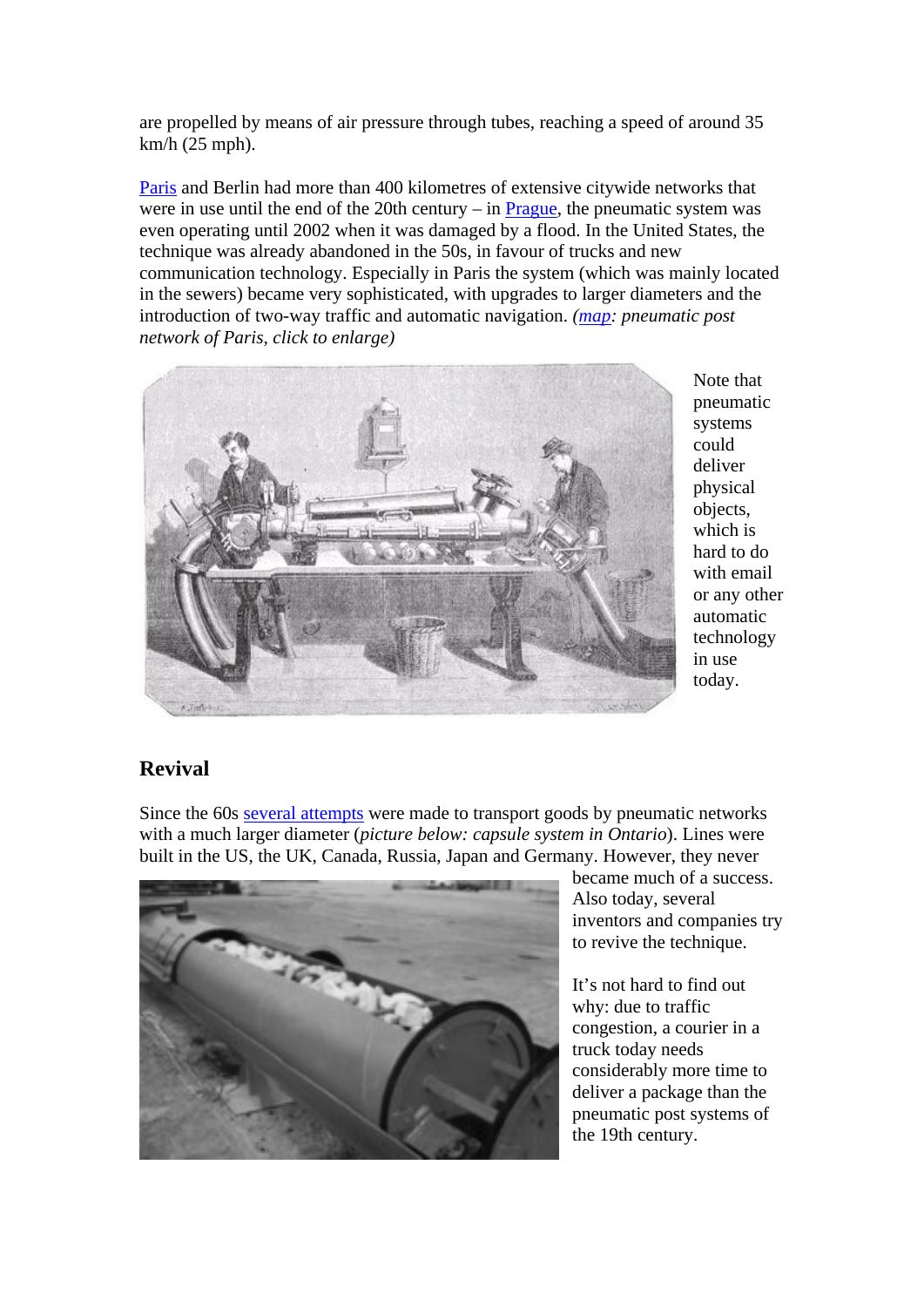However, even though the concept clearly works, simply copying the two centuries old technology is not the way forward. Pneumatic driven systems consume quite some energy and they are not suited for longer distances (which are, by the way, also the problems of compressed air cars). Some try to eliminate these drawbacks by designing tubular systems based on an electromagnetic drive, a technique that in the future could be used to reach very high speeds.

#### **"A courier in a truck today needs considerably more time to deliver a package than the pneumatic post systems of the 19th century"**

The most viable techniques, however, adopt just the concept of automated underground transport: they make use of well-known electric propulsion instead of compressed air or electromagnetic forces, and they envision extreme *low* speeds of 7 to 35 kilometres per hour (4 to 22 mph).

In fact, they mix the concept of pneumatic transport with that of an automated subway line or a conveyor belt.



### **Container traffic**

Germany, Holland and Belgium are closest to implementing an underground logistic network. That's no coincidence. In spite of their extensive road networks, these countries face an enormous traffic overload. Three of the top ten ports in the world – Hamburg, Rotterdam and Antwerp – are situated just a few hundred kilometres away from each other.

A massive amount of goods has to be transported from the ports to the hinterland. And things will become much worse, since the ports keep expanding their container handling capacity. In all three countries, road cargo transport is expected at least to double in 2020, which would completely clog the existing (and planned) road infrastructure.

## **Underground conveyor belt**

In Belgium, the University of Antwerp designed and proposed an underground logistic system that would transport large 40-ft containers from the newly built container dock in the harbour to an existing marshalling yard and a planned inland navigation hub on the other bank of the river.

The project, called "Underground Container Mover" would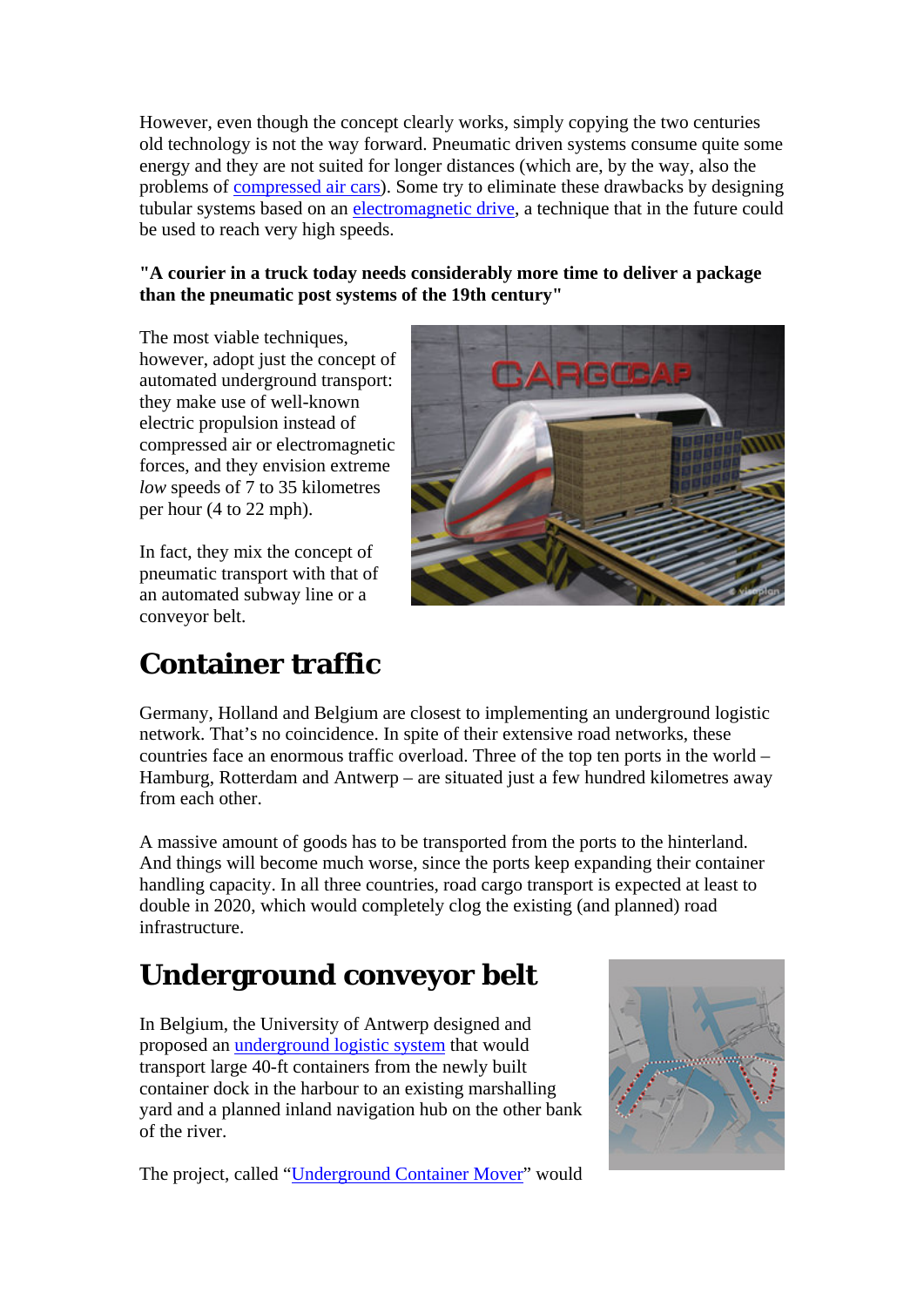consist of an electric driven conveyor belt of nearly 21 kilometres that would transport 5,500 shipping containers each day (and night).

More than 20 computer-controlled perpendicular shafts would drop the containers from the wharf to the underground, 22 to 28 metres below. The slow moving conveyor belt (travelling at a speed of just 7 kilometres per hour) will not even be stopped while loading and unloading the containers. According to the construction firm Denys, who is candidate to build the system, it could be ready in 4 years.

## **Electric vehicles**

In Germany, the Ruhr University of Bochum is working on a rather different concept, called the CargoCap project. The German system is designed for much smaller loads and makes use of unmanned electric vehicles on rails that travel through pipelines with a diameter of only 1.6 metres. Each vehicle, called a 'Cap', is designed for the transportation of two European standard pallets. The German system is designed for use on a regional scale (up to 150 kilometres) in a much more finely woven network. Each vehicle is programmed to follow a certain path to its destination.

While the Belgian system is still only on the drawing board, the German engineers are already conducting experiments with a large-scale model. There is a distance of 2 meters between two vehicles, which enables a branching system to unload the single caps out of a collective without speed reduction. To prevent blockages, each vehicle is equipped with several motors, so that in case of a breakdown the vehicle does not stop the flow of traffic and can reach the next station



The German system resembles research that was conducted in Holland almost ten years ago. The Dutch then investigated the possibility of an underground logistic network that spanned the whole country.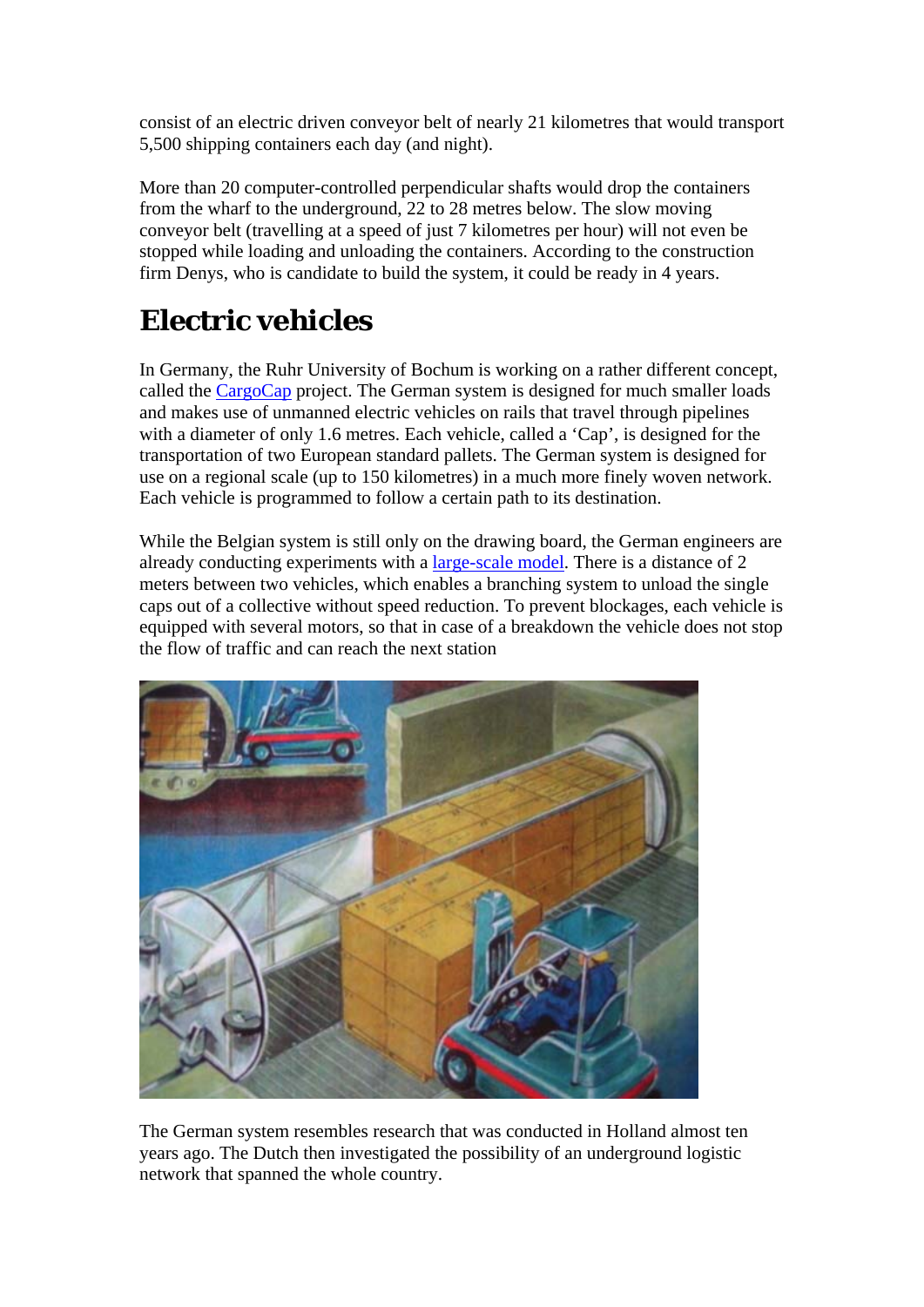### **Email for things**

The ambitious plan consisted of a finely-woven network with one hub for every 1,000 to 5,000 homes, which boiled down to a maximum walking distance of 750 meters to pick up goods (*the information is not on the internet, data and illustration taken from paper brochure*).

These concepts offer exciting possibilities. Goods can be transported from factories to stores, from factories to factories or even from stores to consumers - in the long run, the infrastructure could become so intricate that goods can be delivered to individual homes. You could order something on the internet and pick it up through a trapdoor in your cellar the next morning.

In the Dutch plan, the city hubs would also offer the possibility to send goods to other cities, which would effectively turn them into a democratized courier service. It might also become possible to send goods from one home to another: email for things.

### **A constant flow of goods**

But even without a trapdoor in the cellar the advantages are surprisingly large. Trucks are an important cause of noise and air pollution, they bring about severe traffic accidents, they consume a lot of fuel and they demand a lot of space. An automated, underground transport system erases all these problems. Thanks to the automated control, the low speed and the higher efficiency of the electric drive, the energy consumption of the system is much lower than that of any other form of transport. Moreover, harmful batteries are not needed since the vehicles receive electricity from the rails.

#### *"Thanks to the automated control, the low speed and the higher efficiency of the electric drive, the energy consumption of the system is much lower than that of any other form of transport"*

The economical advantages are as important as the ecological ones, but less obvious. Firstly, goods can be delivered much faster, in spite of the much lower speed.

It's the constant flow of movement that makes an underground automated system fast.